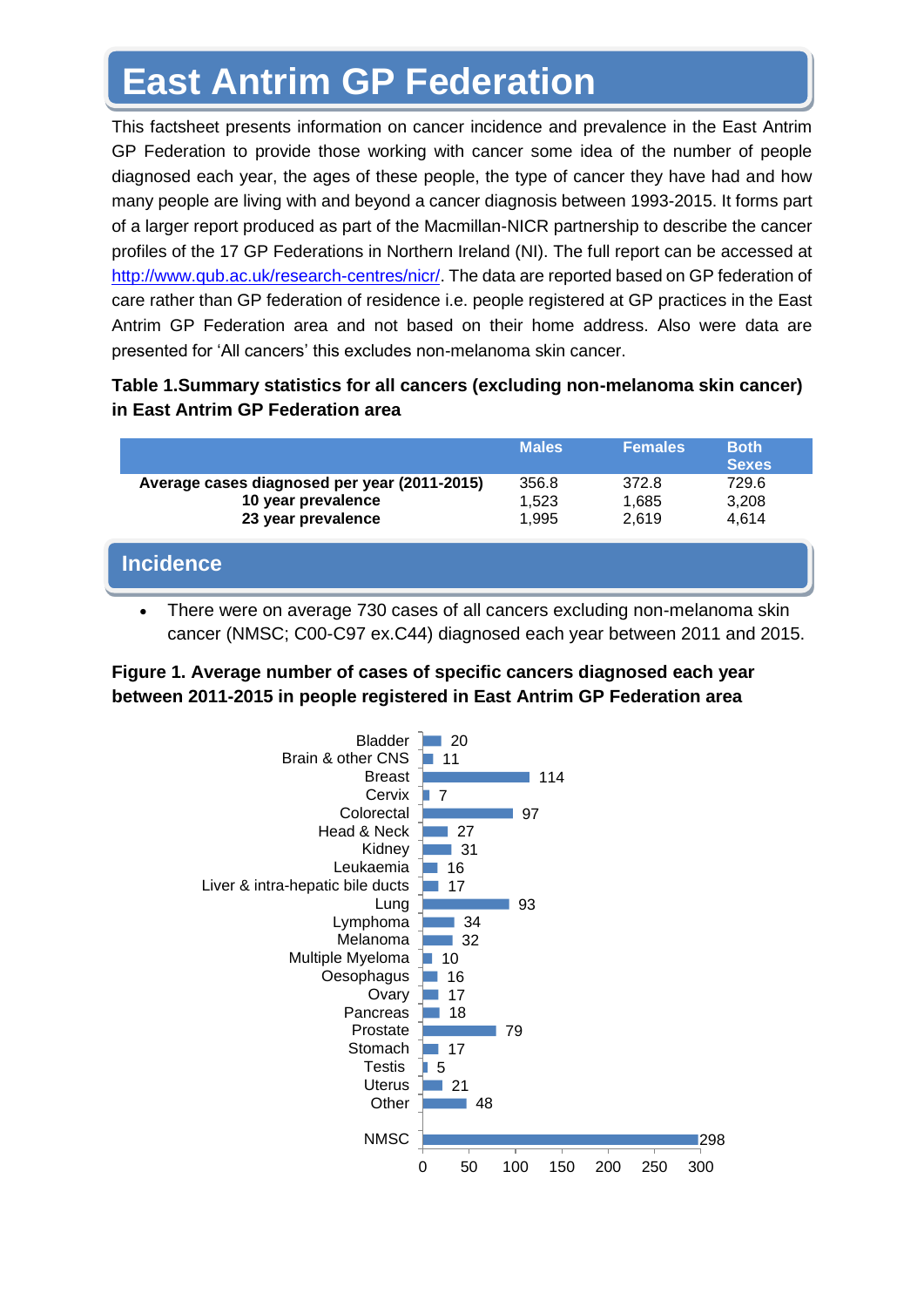• In 2011-2015 there were on average 114 cases of invasive female breast cancer, 79 cases of prostate cancer, 97 cases of colorectal cancer, 93 cases of lung cancer and 298 cases of non-melanoma skin cancer diagnosed each year.

## **Figure 2. Proportion (%) of cases diagnosed between 2011 and 2015 by specific cancer site and stage at diagnosis in East Antrim GP Federation area**



**Proportion (%) of people with cancer** 

■Stage I ■Stage II ■Stage III ■Stage IV ■Unknown

### **Figure 3. Proportion (%) of cases diagnosed between 2011 and 2015 by specific cancer site and age at diagnosis in East Antrim GP Federation area**



#### **Proportion (%) of people with cancer**

 $\Box$  0 to 49 years  $\Box$  50 to 59 years  $\Box$  0 to 59 years (prostate only)  $\Box$  60 to 69 years  $\Box$  70 years and over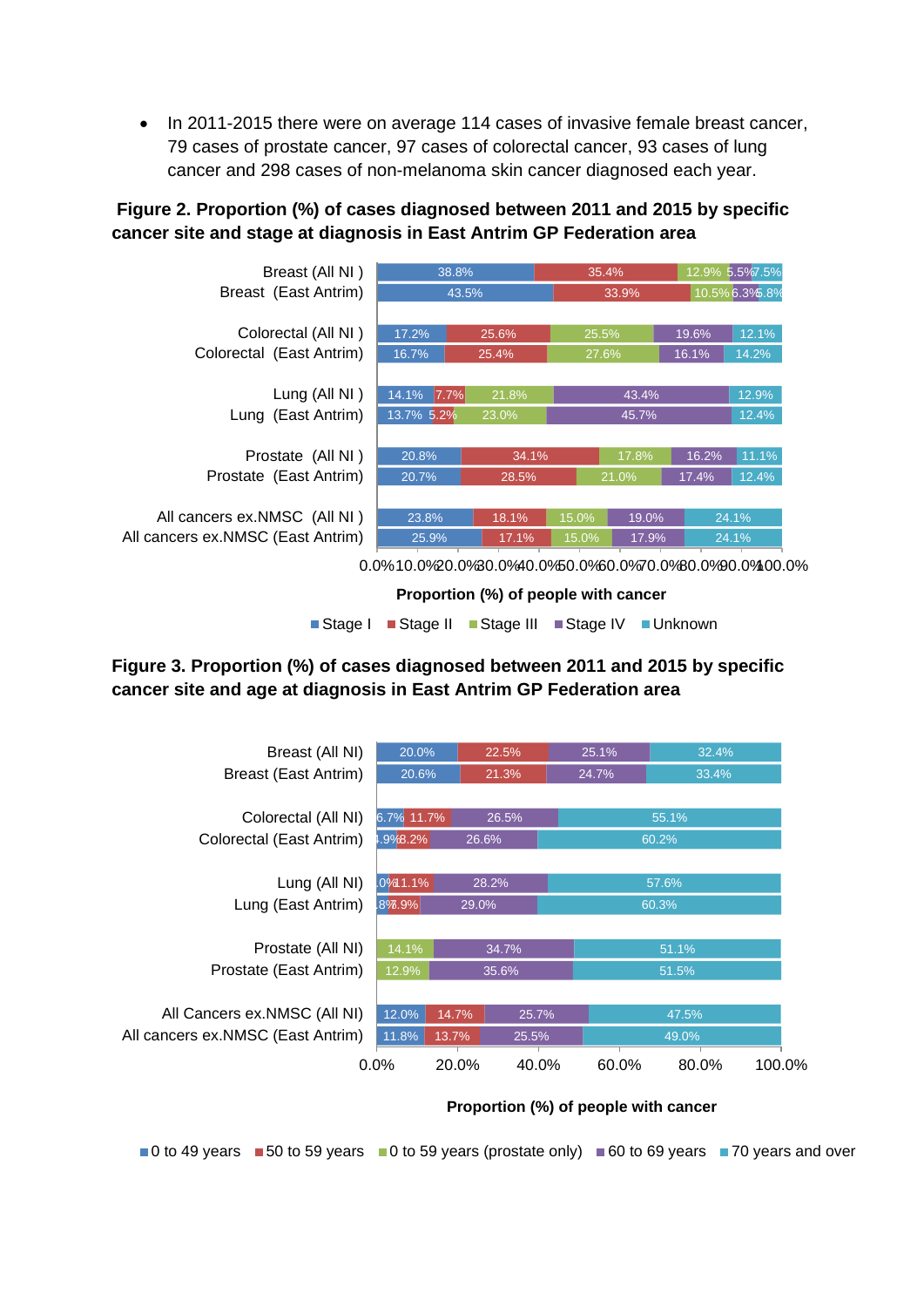#### • **Prevalence**

## **Figure 4. 23-year prevalence of all cancer (excluding NMSC) by sex and time from diagnosis in East Antrim GP Federation area**



**Proportion (%) of people with cancer**

 $\blacksquare$ 0 to 1 years  $\blacksquare$  1 to 5 years  $\blacksquare$  5 to 10 years  $\blacksquare$  10 to 15 years  $\blacksquare$  15 to 20 years  $\blacksquare$  20-23 years

The 23- year prevalence represents all people diagnosed with cancer during 1993-2015 who are still alive at the end of 2015. Other prevalence measures commonly used, which depend on the diagnosis period considered, include:

- One year prevalence (people diagnosed in 2015) which at the end of 2015 was 511 (259 males and 252 females).
- Five year prevalence (people diagnosed 2011-2015) which at the end of 2015 was 2,022 (947 males and 1,075 females).
- Ten year prevalence (people diagnosed 2006-2015) which at the end of 2015 was 3,208 (1,523 males and 1,685 females).
- Twenty-three year prevalence (people diagnosed 1993-2015) which at the end of 2015 was 4,614 (1,995 males and 2,619 females).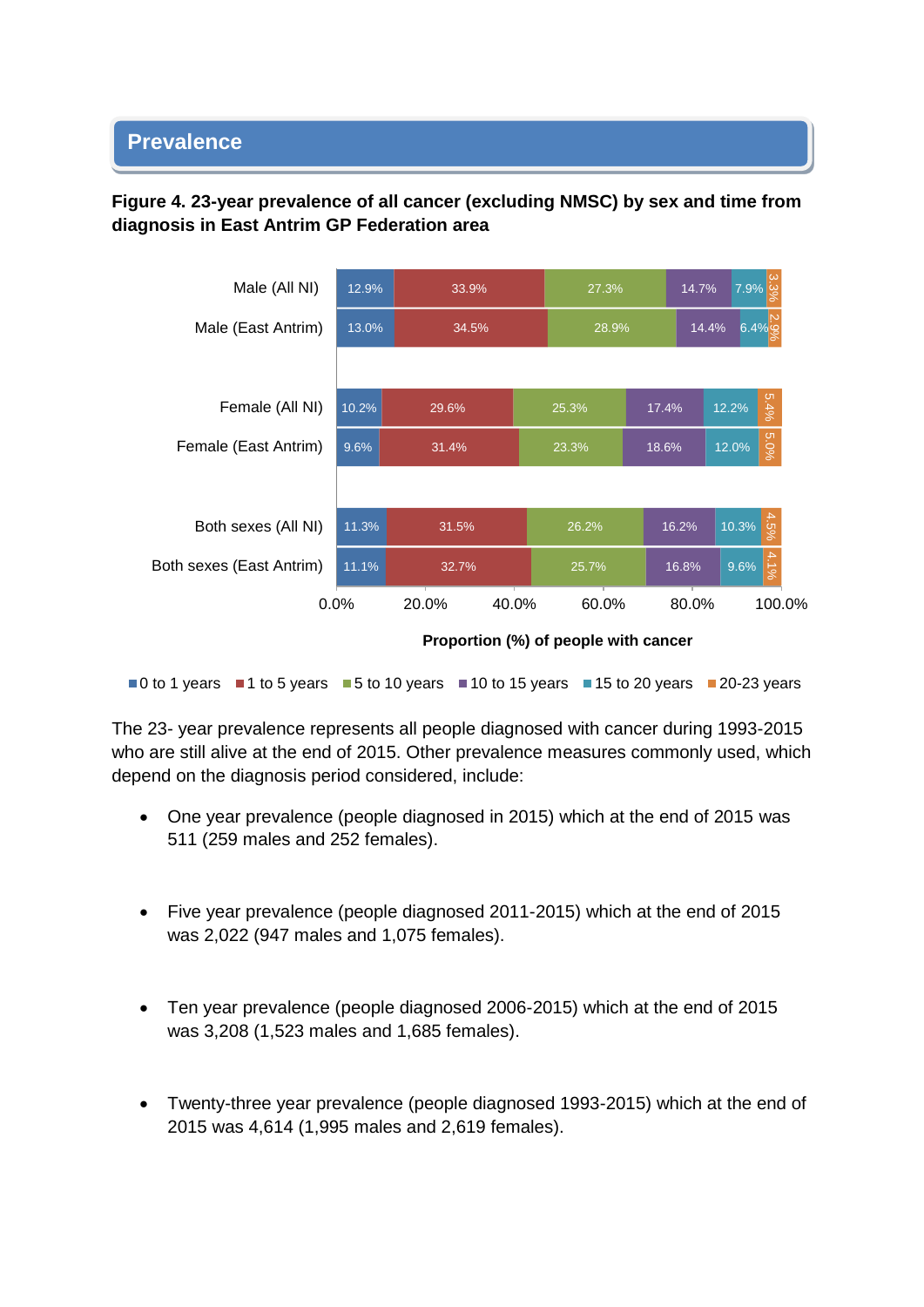



**Figure 6. 23-year prevalence (number of people) for all cancers (excluding NMSC) by sex and cancer site in East Antrim GP Federation area**



At 31<sup>st</sup> December 2015, of those people living up to 23 years after a cancer diagnosis (excluding non-melanoma skin cancer) in the East Antrim GP Federation:

- Over half (59.0%) of people had been diagnosed with breast, prostate, colorectal or lung cancer.
- 2,619 were females and of these over 4 in 10 females (45.2%) had, had a diagnosis of invasive breast cancer (ICD10 C50).
- 1,995 were males and of these 3 in 10 males (36.2%) had, had a diagnosis of prostate cancer (ICD10 C61).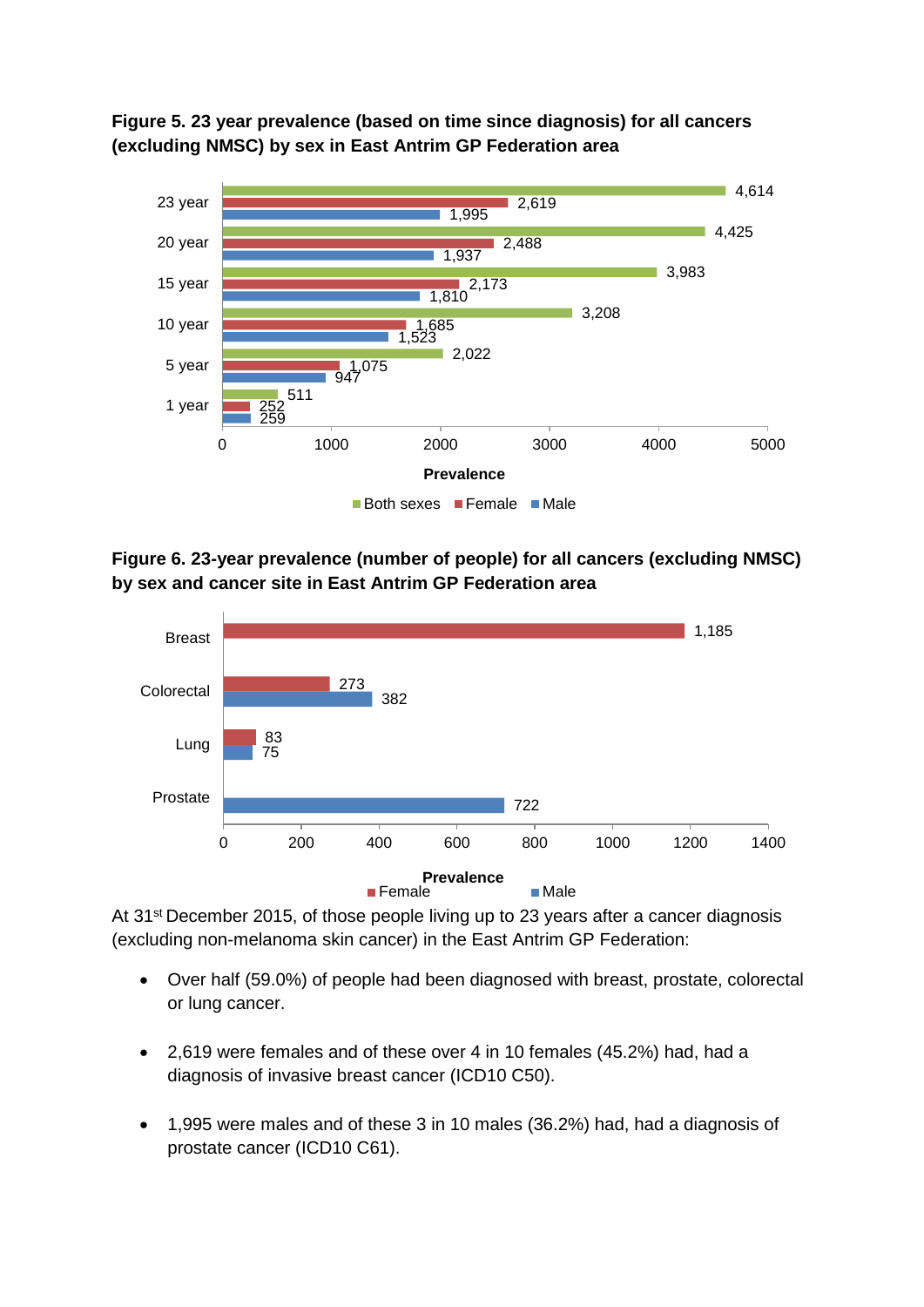## **Figure 7. 23-year prevalence for all cancers (excluding NMSC) by cancer site and time since diagnosis in East Antrim GP Federation area**

Breast (East Antrim; n=1,185) Breast (All NI; n=14,727)

Colorectal (East Antrim; n=655) Colorectal (All NI; n=8,161)

Head & Neck (East Antrim; n=150) Head & Neck (All NI; n=2,142)

> Kidney (East Antrim; n=188) Kidney (All NI; n=2,075)

Leukaemia (East Antrim; n=93) Leukaemia (All NI; n=1,392)

> Lung (East Antrim; n=158) Lung (All NI; n=2,059)

Lymphoma (East Antrim; n=278) Lymphoma (All NI; n=3,391)

Melanoma (East Antrim; n=318) Melanoma (All NI; n=4,008)

Prostate (East Antrim; n=722) Prostate (All NI; n=9,347)

NMSC (East Antrim; n=2,674) NMSC (All NI; n=33,881)

| 9.1%           | 28.6%          |       | 62.3%          |       |  |
|----------------|----------------|-------|----------------|-------|--|
| 8.8%           | 30.5%          |       | 60.7%          |       |  |
| 11.3%          | 35.0%          |       | 53.7%          |       |  |
| 11.9%          | 35.0%          |       | 53.1%          |       |  |
|                |                |       |                |       |  |
| 13.9%<br>12.7% | 32.1%<br>34.7% |       | 54.1%<br>52.7% |       |  |
|                |                |       |                |       |  |
| 14.3%          | 37.9%          |       | 47.8%          |       |  |
| 14.9%          |                | 46.5% | 38.5%          |       |  |
| 11.7%          | 30.1%          |       | 58.2%          |       |  |
| 10.8%          | 40.9%          |       | 48.4%          |       |  |
|                | 33.0%          | 37.9% |                | 29.1% |  |
| 31.0%          |                | 43.0% |                | 25.9% |  |
| 9.6%           | 30.5%          |       |                |       |  |
| 10.4%          | 27.7%          |       | 59.9%<br>61.9% |       |  |
|                |                |       |                |       |  |
| 9.6%           | 30.2%          |       | 60.2%          |       |  |
| 11.9%          | 32.1%          |       | 56.0%          |       |  |
| 11.7%          | 37.5%          |       | 50.8%          |       |  |
| 9.1%           | 37.5%          |       | 53.3%          |       |  |
|                |                |       |                |       |  |
| 9.6%           | 33.1%          |       | 57.3%          |       |  |
|                |                |       |                |       |  |

0.0%10.0%20.0%30.0%40.0%50.0%60.0%70.0%80.0%90.0%100.0% **Proportion (%) of people with cancer**

| $\blacksquare$ 0-1 years | $\blacksquare$ 1-5 years | $\blacksquare$ 5+years |
|--------------------------|--------------------------|------------------------|
|--------------------------|--------------------------|------------------------|

At 31<sup>st</sup> December 2015, of those people living up to 23 years after a cancer diagnosis (excluding non-melanoma skin cancer) in the East Antrim GP Federation:

• Almost two thirds of people diagnosed with Lymphoma (61.9%) were diagnosed more than five years previously.